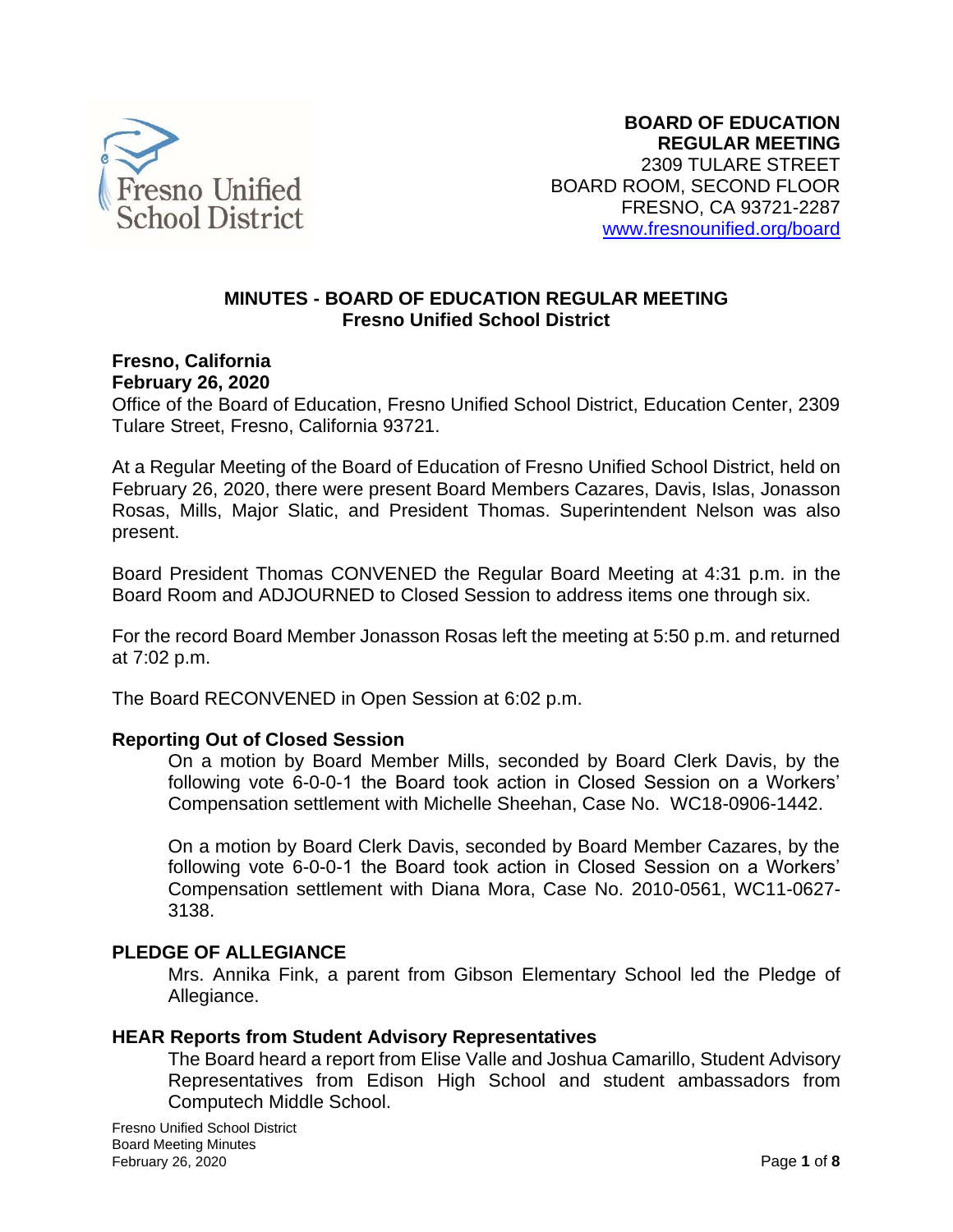#### **HEAR Report from Superintendent**

- Highlighted the work of teachers working as participants in the National Board Certification Program through our Teacher Development Department. A total of 30 teachers are now certificated through our cohorts.
- Recognized the Region 9 ACSA Award Dinner recipients Amy Smith, Bruce Thele, Carson Wood, Maiyer Vang, Julie Severns and Deanna Mathies.
- Shared the Health and Wellness Center at Addams Elementary School will celebrate its grand opening on March 23, at 9:00 a.m.
- Reminded everyone there is less than a week until election day, March 3, where voters have several important local decisions to make including the district's school facilities bond, Measure M. For more information you can find the Measure M Fact Sheet and Project list on the district's website home page.
- Stated that the Climate and Cultures Survey must be completed by Friday, February 28. The parent survey is an opportunity to tell us about your experience with your child's school. Your opinions are important to us and will allow us to better support your children and will help us inform our district's new vision, mission and goals.
- Shared that all applications for the Fresno Unified Scholarship Fund are due this Friday. All seniors are encouraged to apply. Students can apply online or can talk to their high school counselor for more information.
- Thanked Boeing for selecting the district to provide students with an awesome opportunity through our CTE department at Sequoia Middle School where students can experience and learn the basic of being a pilot with a flight simulator.

# **BOARD/SUPERINTENDENT COMMUNICATIONS**

**Member Cazares**: Congratulated the Hoover Boys Basketball team as well as Coach Echeveria and the Hoover Girls Basketball team. Thanked staff for their work organizing the site to host the Grand Master Wrestling Championship at Hoover High School.

**Board Clerk Davis**: Thanked Superintendent, Santino Danisi and team for excellent Local Control Accountability Plan meetings. Requested for future meetings to have more than one childcare room available. Honored Board President Thomas for her nomination as a Black Magical Woman.

**Member Islas**: Highlighted projects taking place in the McLane Region which focus on kindness. Celebrated projects promoting literacy, especially those in more than one language.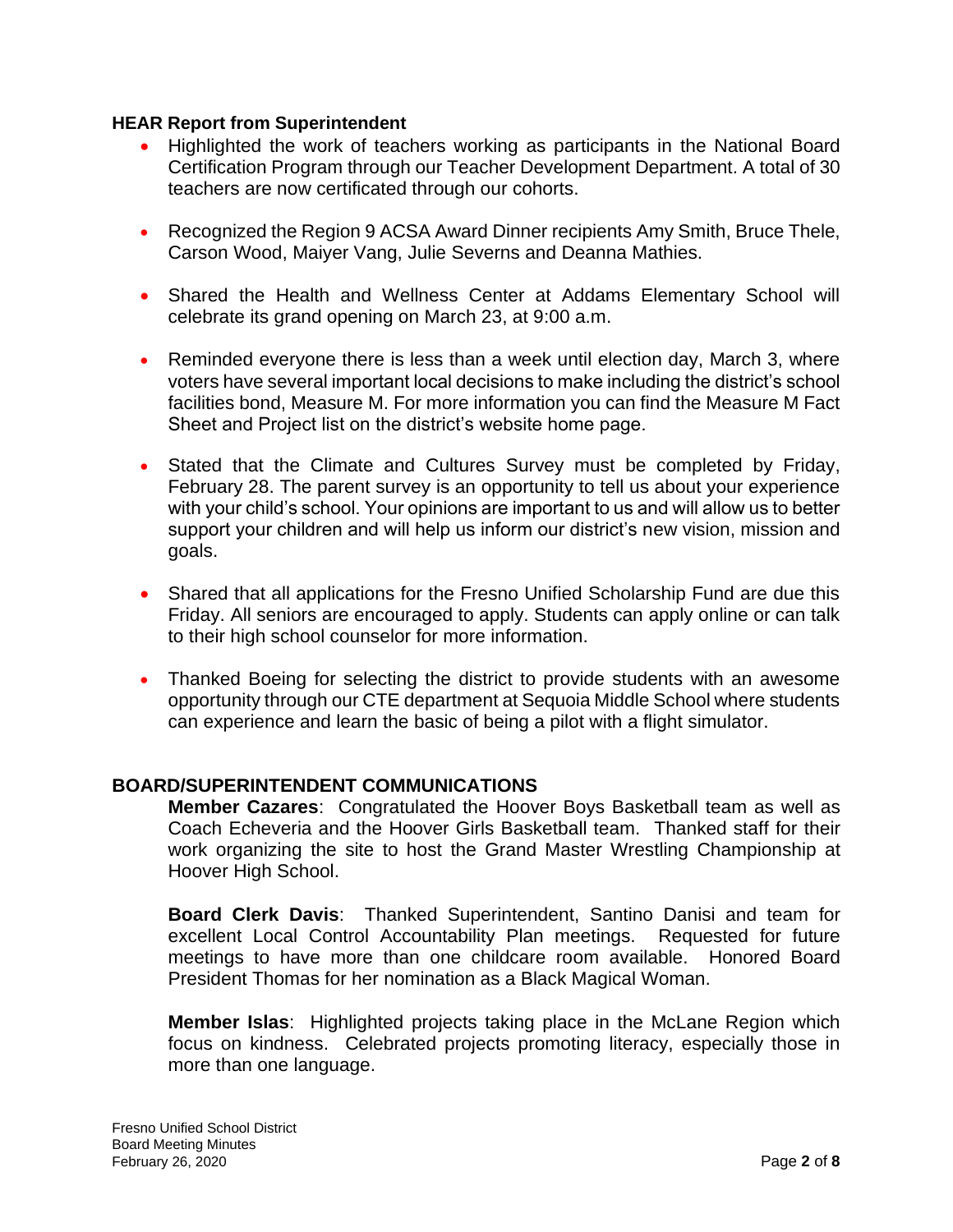Shared safety concern taking place in the McLane Region for students walking home. Special recognition to Design Science Middle College School for 100% college acceptance for graduating seniors. Congratulated Division Five Valley Champs McLane Wrestlers.

**Member Mills**: Acknowledged the opening of the Addams Health Center. Requested board materials be posted online when the Agenda Item states available in the Board Office for review.

**Student Member Camarillo**: Request for transportation of student athletes be addressed. Shared concern with the operation of wi-fi on school buses, asked if staff can address issue. Expressed appreciation for virtual reality station at Edison High School.

**Member Major Slatic**: Expressed appreciation for the Grand Masters Wrestling Championship that took place at Hoover High School. Congratulated Sarah Kazarian for winning the Grand Masters Wrestling Championship.

**Board President Thomas**: Expressed appreciation to Kaiser Permanente and their work with the district. Specifically, the play presented at Computech Middle School and additionally the donation of books to Kirk Elementary.

# **OPPROTUNITY FOR PUBLIC COMMENT ON CONSENT AGENDA ITEMS**

There were no members of the public wishing to address the Board on the Consent Agenda.

On a motion by Board Clerk Davis, seconded by Member Islas, the Consent Agenda was approved, apart from Agenda Item A-5, on a roll call vote of 6-0-0-1 as follows: AYES: Board Members: Cazares, Davis, Islas, Mills, Major Slatic, and Board President Thomas. ABSENT: Member Jonasson Rosas.

# **A. CONSENT AGENDA**

# **A-1, APPROVE Personnel List**

**APPROVED as recommended**, the Personnel List, Appendix A, as submitted.

# **A-2, ADOPT Findings of Fact and Recommendations of District Administrative Board**

**ADOPTED as recommended**, the Findings of Fact and Recommendations of District Administrative Panels resulting from hearings on expulsion and readmittance cases conducted during the period since the February 12, 2020 Regular Board Meeting.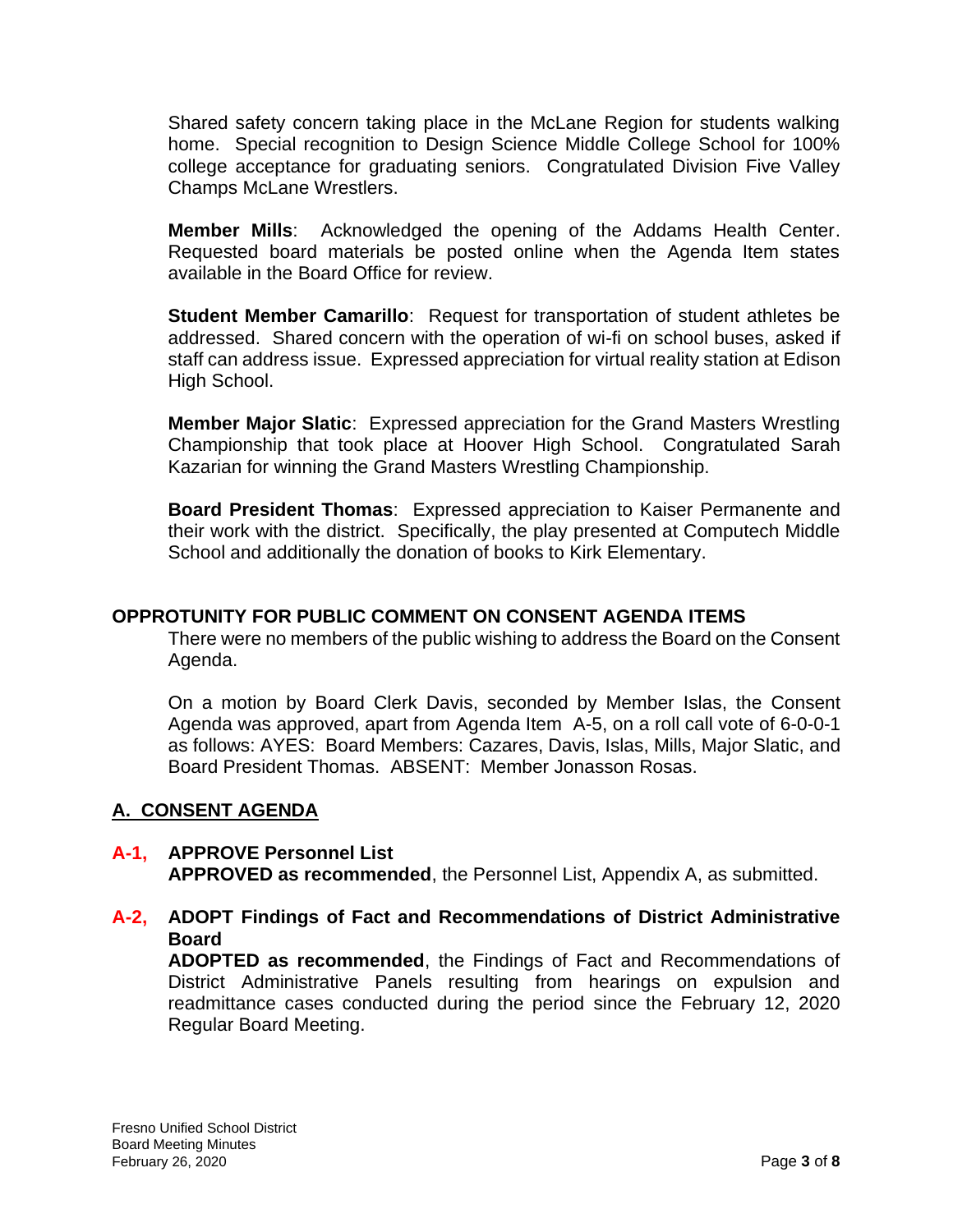# **A-3, APPROVE Grant Application to Kaiser Permanente Community Benefit Program for the 2020 Grant Cycle**

**APPROVED as recommended**, the 2020 Grant Cycle for Kaiser Permanente Community Benefit Program to pilot Heart Rate monitoring wearable technology in high school physical education classes.

# **A-4, APPROVE Award of Request for Proposals E23002, Network Equipment for Internal Connections**

**APPROVED as recommended**, information on Request for Proposals (RFP) E23002, to provide network equipment used for upgrading internet connections to all Fresno Unified School District School Sites and Facilities.

# **A-5, APPROVE Proposed Revision for Board Policies**

**APPROVED with amendment,** proposed revisions for Board Policies 5030 Student Wellness, and 6142.8 Comprehensive Health Education.

For the record there were questions/comments from Board Members to address Agenda Item A-5. A summary is as follows: Request for clarity on how opportunities for public feedback will be implemented. Request for clarity on if there is anything preventing the district from exceeding the standard requirements. Request for clarity pertaining to the School Wellness Committee and if there is a method to how the committee will be selected. How will communication to the sites take place regarding guidelines for food items related to fundraisers and celebration events? Reporting periods for compliance to school wellness policy? What is the process to get food waste addressed in the Board Policy? Requested two items be solidified by the Board as follows: 1) The requirements for lead in school drinking water; and, 2) Fragrance free work environments. Analyst, Patrick Jensen was available to provide clarity.

On a motion by Board Member Islas, seconded by Board Member Mills, Agenda Item A-5 was approved, with the addition of the following statement: all students shall be provided opportunities to eat nutritiously on a regular basis, by a vote of 6-0-0-1 as follows: AYES: Board Members: Cazares, Davis, Islas, Mill, Major Slatic, and Board President Thomas. ABSENT: Board Member Jonasson Rosas.

# **A-6, DENY Claim GL20-0122-4602**

**DENIED as recommended,** Claim for Damages by a minor, case GL20-0122- 4602.

# **A-7, RATIFY Master Services Agreement with Beach Cities Learning Center/Learn Academy**

**RATIFIED as recommended**, an agreement with Beach Cities Learning Center/Learn Academy in the amount of \$198,507.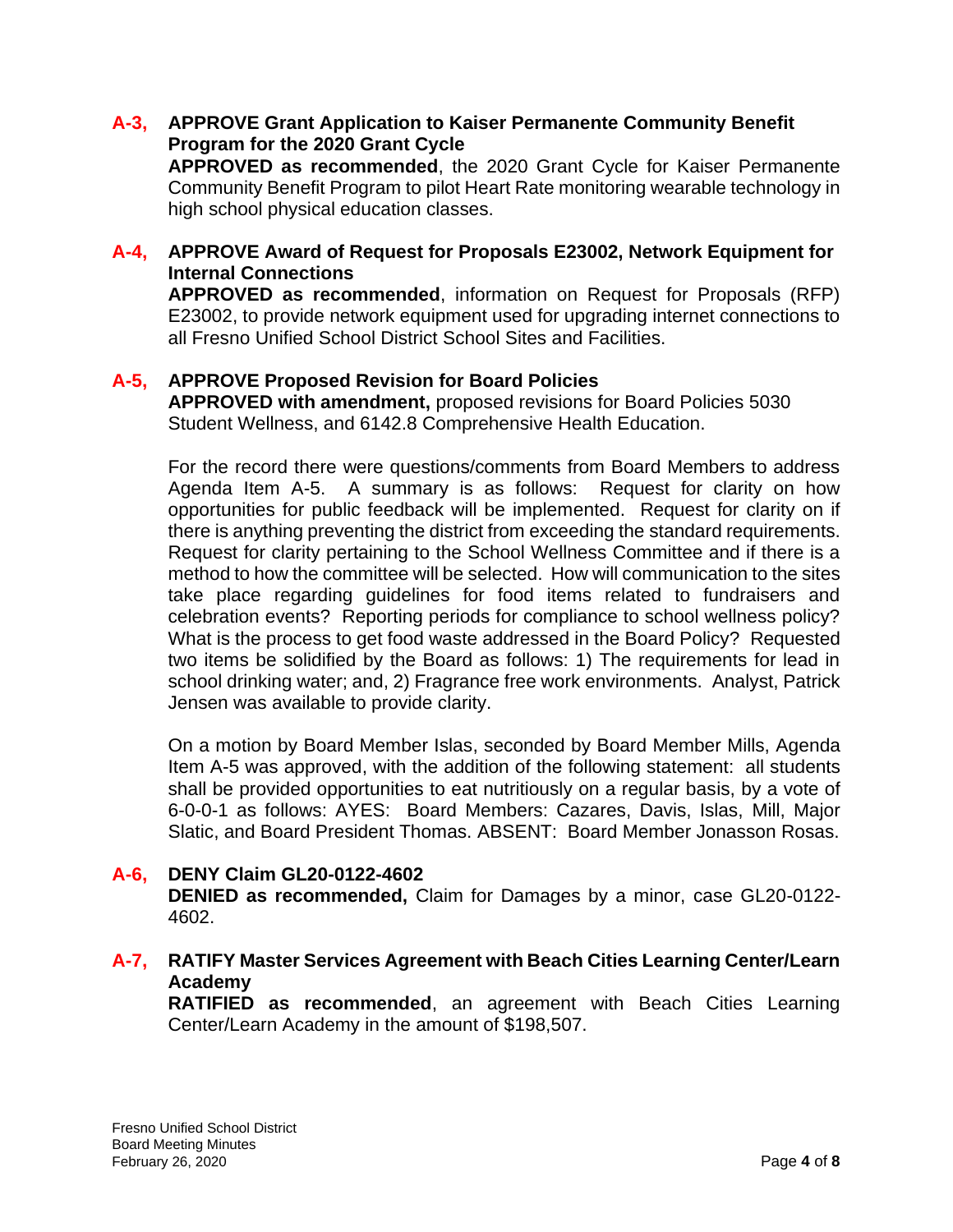# **A-8, RATIFY NCS Pearson, Inc. Agreement**

**RATIFIED as recommended**, Naglieri Nonverbal Ability Test, Third Edition (NNAT3) is a nonverbal measure of general ability for students.

**A-9, RATIFY Riverside Assessments, LLC d/b/a Riverside Insights Agreement RATIFIED as recommended**, Riverside Insights provides the CogAT Assessment which is the Gate Test utilized to assess students for GATE ability based upon the screener or referral process.

## **UNSCHEDULED ORAL COMMUNICATIONS**

**Kendal Ann Walton** – Spoke regarding the robotics program. **Tamara Neely** – Spoke regarding Classified Development opportunities. Provide Board Members with bags from the Classified Employee Conference. **Francisca Albas** – Spoke regarding requests of Familias Empoderadas. **Estela Ortega** – Spoke regarding requests of Familias Empoderadas. **Adela Moreno** – Spoke regarding requests of Familias Empoderadas. **Blanca Contreras** – Spoke regarding requests of Familias Empoderadas. **Ana Cabrera** – Spoke regarding requests of Familias Empoderadas. **Rom Orm** –Spoke regarding gated parking at Norseman Elementary. **Bob Mitchell** – Spoke regarding Gaston Middle School and an African American Studies class and a Latino Studies class. **Curt Ward** – Spoke to the need for African American school principals.

**Ja'Juan Johnson** – Spoke to the absence of African American male principals. **Dr. Daren Miller** – Spoke to the absence of African American male principals. **Reginald Phillips** – Spoke to the absence of African American male principals.

# **B. CONFERENCE/DISCUSSION AGENDA**

# **B-10**, **PRESENT and DISCUSS Academic Data from The Center for Advanced Research and Technology**

Dr. Rick Watson, Ed.D., Chief Executive Officer for The Center for Advanced Research and Technology (CART), presented academic data related to CART.

For the record, there were questions/comments from Board Members to address Agenda Item B-10. A summary is as follows: Asked if there is data to show the percentage of students exiting CART and then matriculating to earn a college degree? Request for clarity pertaining to efforts made to recruit Fresno Unified students to CART. Expressed appreciation for the CART Showcase. Asked if the grade level to attend CART would be expanded to include other grades. A recommendation was made pertaining to the food offerings at CART. Requested clarity pertaining to parent orientation and if translators were provided. Requested clarity pertaining to enrollment numbers and if CART planned to expand. Dr. Rick Watson was available to provide clarity.

For the record, no action was required for this item.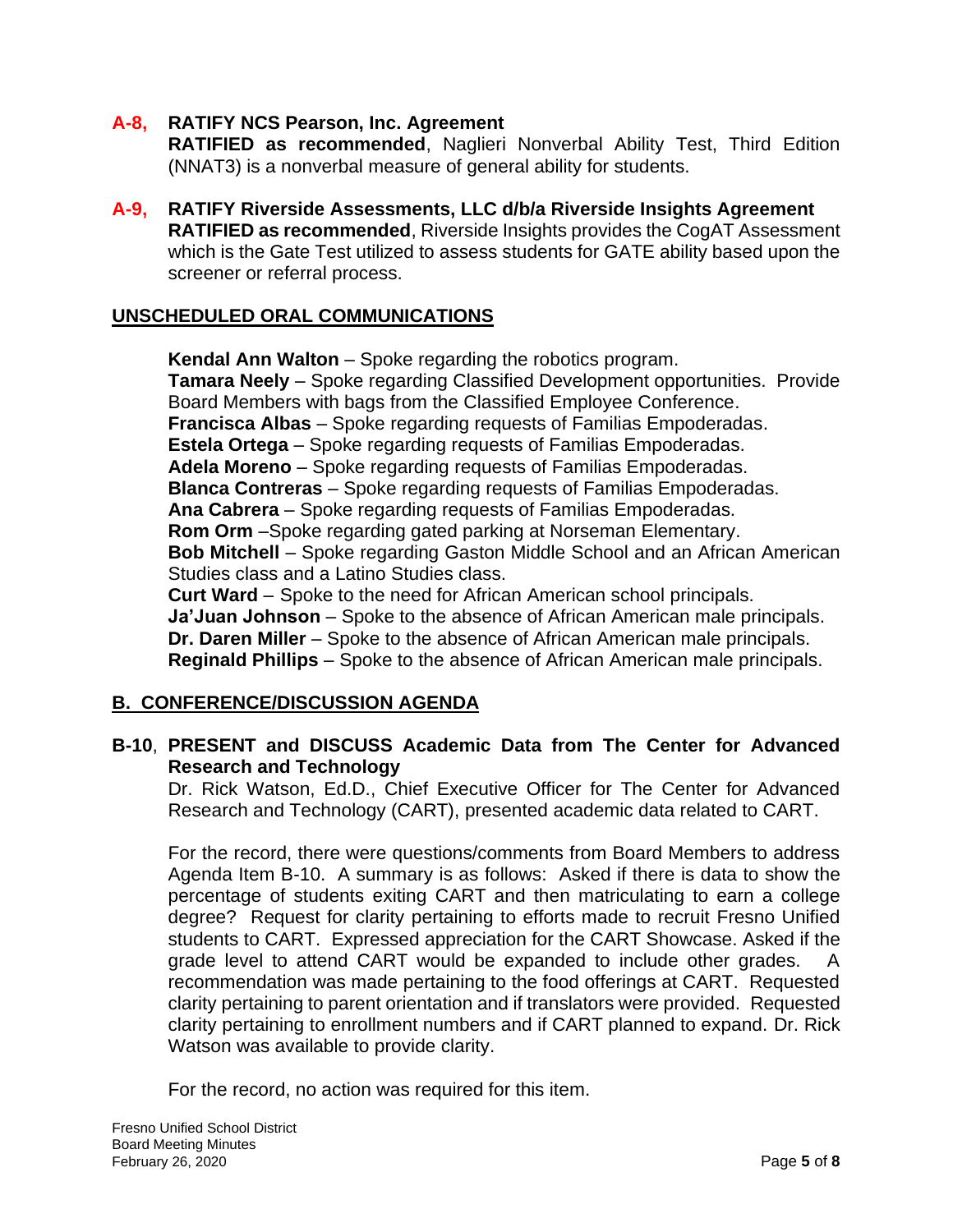#### **B-11**, **DISCUSS and APPROVE Project Labor Agreement for Juan Felipe Herrera Elementary School Project**

**APPROVED as recommended**, the Project Labor Agreement (PLA) for construction of Herrera Elementary School, and to incorporate the PLA into the bid documents for the project and take all other actions necessary to implement the PLA pursuant to its terms and conditions. The PLA is a contract between Fresno Unified and the Fresno, Madera, Kings and Tulare Counties Building and Construction Trades Council (Trades Council) and the Signatory Craft Councils and Unions with terms, work site conditions, worker qualifications, dispute resolution processes, etc. negotiated prior to beginning the project. The Herrera PLA includes internship and pre-apprenticeship opportunities that will directly benefit district students.

Presentation by Chief of Operations, Karin Temple, Building Trades Council Secretary/Treasurer, Chuck Riojas, and Executive Officer, Jeremy Ward.

For the record, there were questions/comments from Board Members to address Agenda Item B-11. A summary is as follows: Expressed appreciation for the Memorandum of Understanding (MOU) and the opportunities for students the MOU represents. Thanked staff for work on the MOU. Acknowledged Mr. Riojas and his work pertaining to the MOU and the MC3 curriculum. What is the plan to build capacity? Chief of Operations, Karin Temple, Building Trades Council Secretary/Treasurer, Chuck Riojas, and Executive Officer, Jeremy Ward were available to provide clarity.

# **OPPORTUNITY FOR PUBLIC COMMENT ON AGENDA ITEM B-11**

There were no members of the public wishing to address the Board on B-11.

On a motion by Board Member Jonasson Rosas, seconded by Board Member Mills, Agenda Item B-11 was approved, by a vote of 6-1-0-0 as follows: AYES: Board Members: Cazares, Davis, Islas, Jonasson Rosas, Mills, and Board President Thomas. NOES: Board Member Major Slatic.

#### **B-12**, **DISCUSS and APPROVE Memorandum of Understanding with the Fresno, Madera, Kings and Tulare Counties Building and Construction Trades Council, and the signatory Craft Councils and Unions regarding Career Technical Education Opportunities for Fresno Unified Students**

**APPROVED as recommended**, a Memorandum of Understanding (MOU) with the Fresno, Madera, Kings and Tulare Counties Building and Construction Trades Council, and the signatory Craft Councils and Unions, addressing Career Technical Education (CTE) opportunities for district students.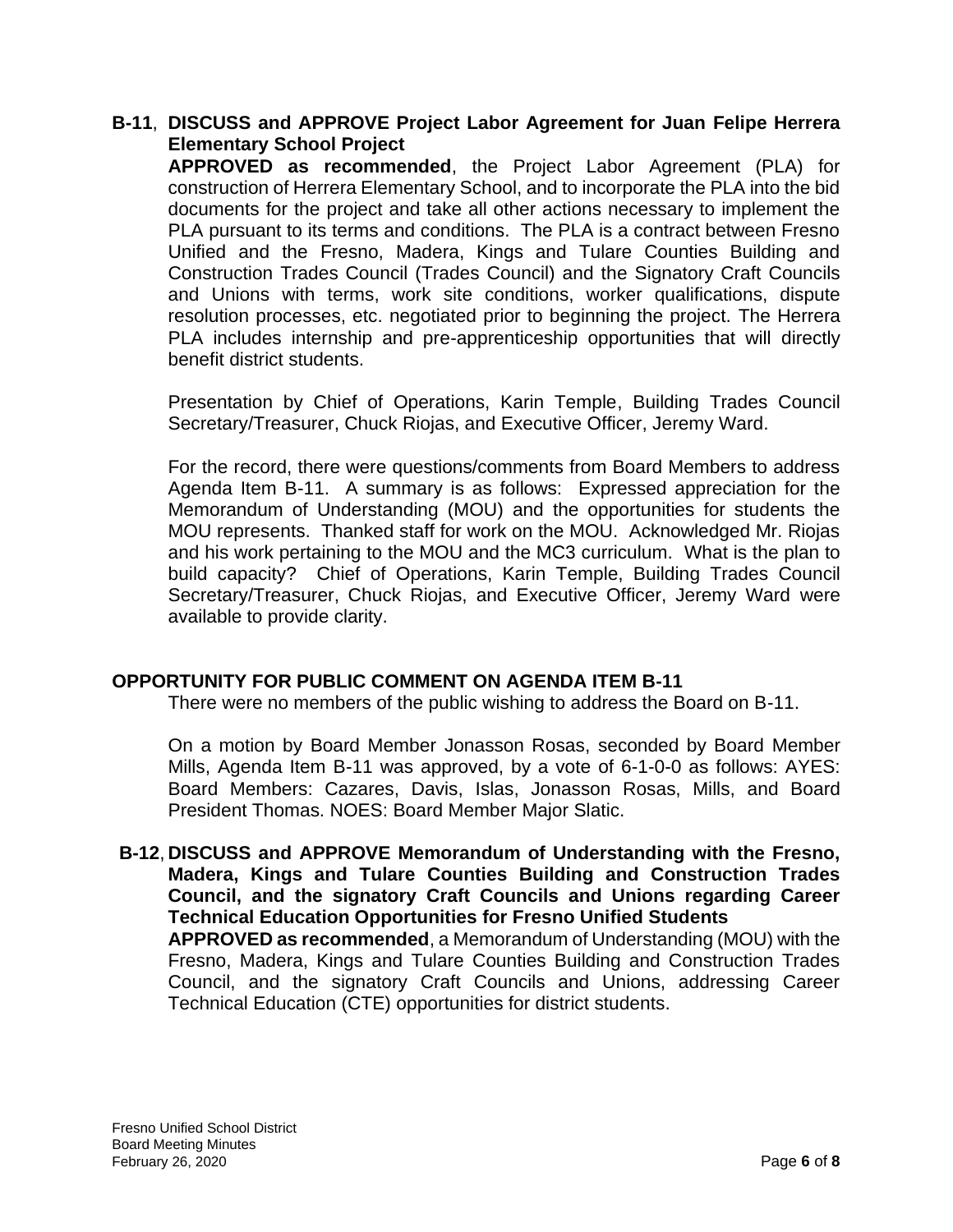As part of the Project Labor Agreement (PLA) development process for the Herrera Elementary School project, the district and Trades Council agreed to establish a work opportunities program (CTE Program) for district students and local residents. The primary goal of the CTE Program is to maximize construction work opportunities for traditionally under-represented members of the community.

Presentation by Chief of Operations, Karin Temple and Building Trades Council Secretary/Treasurer, Chuck Riojas.

For the record, there were questions/comments from Board Members to address Agenda Item B-12. A summary is as follows: Have any competitive entities in construction, building or trades been invited to engage in similar MOUs or are there plans in the future? Chief of Operations, Karin Temple and Building Trades Council Secretary/Treasurer, Chuck Riojas were available to provide clarity.

# **OPPORTUNITY FOR PUBLIC COMMENT ON AGENDA ITEM B-12**

There were no members of the public wishing to address the Board on B-12.

On a motion by Board Member Jonasson Rosas, seconded by Board Member Mills, Agenda Item B-12 was approved, by a vote of 6-1-0-0 as follows: AYES: Board Members: Cazares, Davis, Islas, Jonasson Rosas, Mills, and Board President Thomas. NOES: Board Member Major Slatic.

# **B-13**, **PRESENT and DISCUSS the 2020/21 Strategic Budget Development**

At the January 15, 2020 and January 29, 2020 Board of Education meetings, the 2020/21 Governor's Proposed Budget and the District's preliminary strategic budget development were discussed. On February 26, 2020, staff and the Board will continue budget development discussions. Fiscal impact: There is no fiscal impact to the district at this time. Contact person: Ruth F. Quinto, telephone 457- 6226.

Presentation by Deputy Superintendent/CFO, Ruth F. Quinto.

For the record, there were comments/questions from Board Members to address Agenda Item B-13. A summary is as follows: Request for clarity pertaining to the cost of legal services. Request for clarity on how staff is responding to the requests of Familias Empoderadas. Request for a response from staff which will show the budgetary impact to the district for each request of Familias Empoderadas. Requested clarity pertaining to the Community School Partnership grant. Encouraged staff to engage community partners. Commented on the need for quality food. Deputy Superintendent/CFO, Ruth F. Quinto was available to provide clarity.

For the record, no action was required for this item.